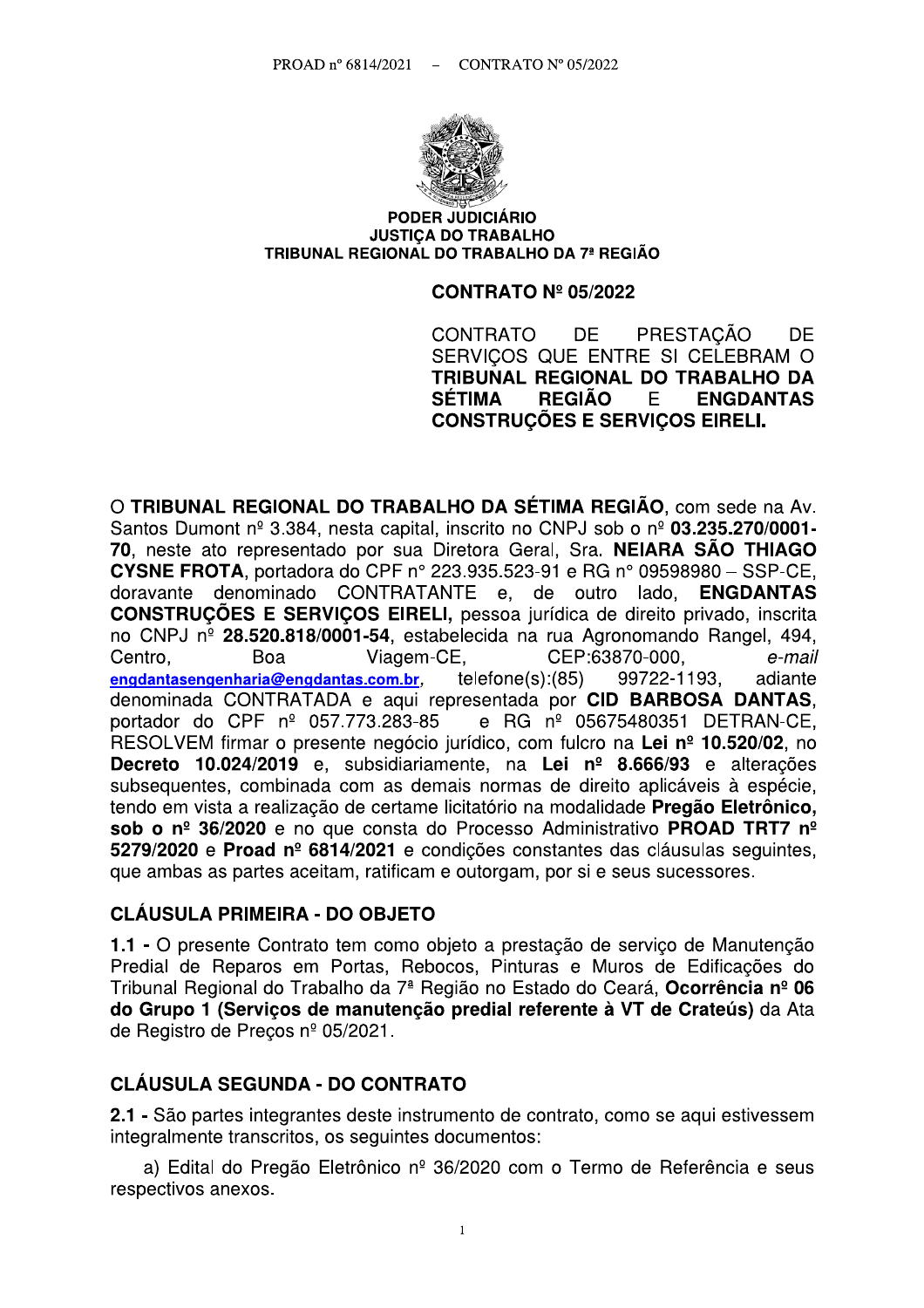b) Proposta apresentada pela CONTRATADA.

2.1.1 - Considera-se expressamente revogado o contido na Proposta apresentada pela CONTRATADA que disponha em contrário ao estabelecido neste termo de Contrato.

### **CLÁUSULA TERCEIRA – DO SISTEMA DE ATENDIMENTO DE DEMANDAS**

3.1 - A CONTRATADA deverá atender a toda e qualquer solicitação do TRT 7<sup>ª</sup> Região, para realização de serviços, que se encontram previstas na contratação.

3.2 - Em até 5 (cinco) dias após o recebimento da ASSINATURA DO CONTRATO, a CONTRATADA deverá apresentar ao FISCAL DO CONTRATO, para cada Ocorrência, a documentação a seguir relacionada:

a) A relação de funcionários que executarão os serviços, acompanhada do respectivo número de documento de identificação;

b) Cópia das Carteiras de Trabalho de todos os funcionários supracitados;

c) Cópia dos Atestados de Saúde Ocupacional de todos os empregados supracitados;

d) Entregar a ART ou RRT referente aos serviços contratados, devidamente registrados no CREA ou CAU:

e) Cronograma de execução dos serviços ajustado às técnicas a serem empregadas pela CONTRATADA.

3.3 - Em até 60 (sessenta) dias da assinatura do contrato, a CONTRATANTE deverá emitir a ORDEM DE SERVICO e efetuar o chamamento a CONTRATADA para o seu recebimento.

3.3.1 - Cada OCORRÊNCIA contém os servicos a serem realizados, cujo produto dos quantitativos, levantados pela FISCALIZAÇÃO, totalize um valor não inferior a importância de R\$ 10.000,00 (dez mil reais) para cada OCORRÊNCIA.

3.3.2 - O chamamento da CONTRATADA para recebimento da ORDEM DE SERVICO poderá ser efetuado, por escrito, via correio, fax ou e-mail, ficando a CONTRATADA responsável pela consulta periódica ao endereco informado, tendo em vista que os prazos para atendimento das demandas serão contados a partir do recebimento da Ordem de Serviço.

3.4 - A CONTRATADA terá até 02 (dois) dias úteis para o recebimento da ORDEM DE SERVIÇO, a contar do RECEBIMENTO do chamamento.

3.5 - A CONTRATADA deverá fazer a movimentação de móveis e equipamentos, eventuais desmontagens e remontagens de móveis, quando for necessário à desobstrução do local onde serão realizados os trabalhos, bem como deverá realizar o reposicionamento dos móveis e equipamentos no local, imediatamente após a conclusão dos serviços, seguindo-se limpeza do local, sem que isso implique acréscimo nos preços contratados.

3.6 - Na execução devem ser observadas as especificações gerais e as indicações do relatório memorial descritivo, as prescrições ambientais, e ainda as normas brasileiras da ABNT aplicáveis.

3.7 - Eventuais citações de marcas ou modelos devem ser entendidas apenas como orientação do tipo e padrão de qualidade do produto que se deseja fornecido.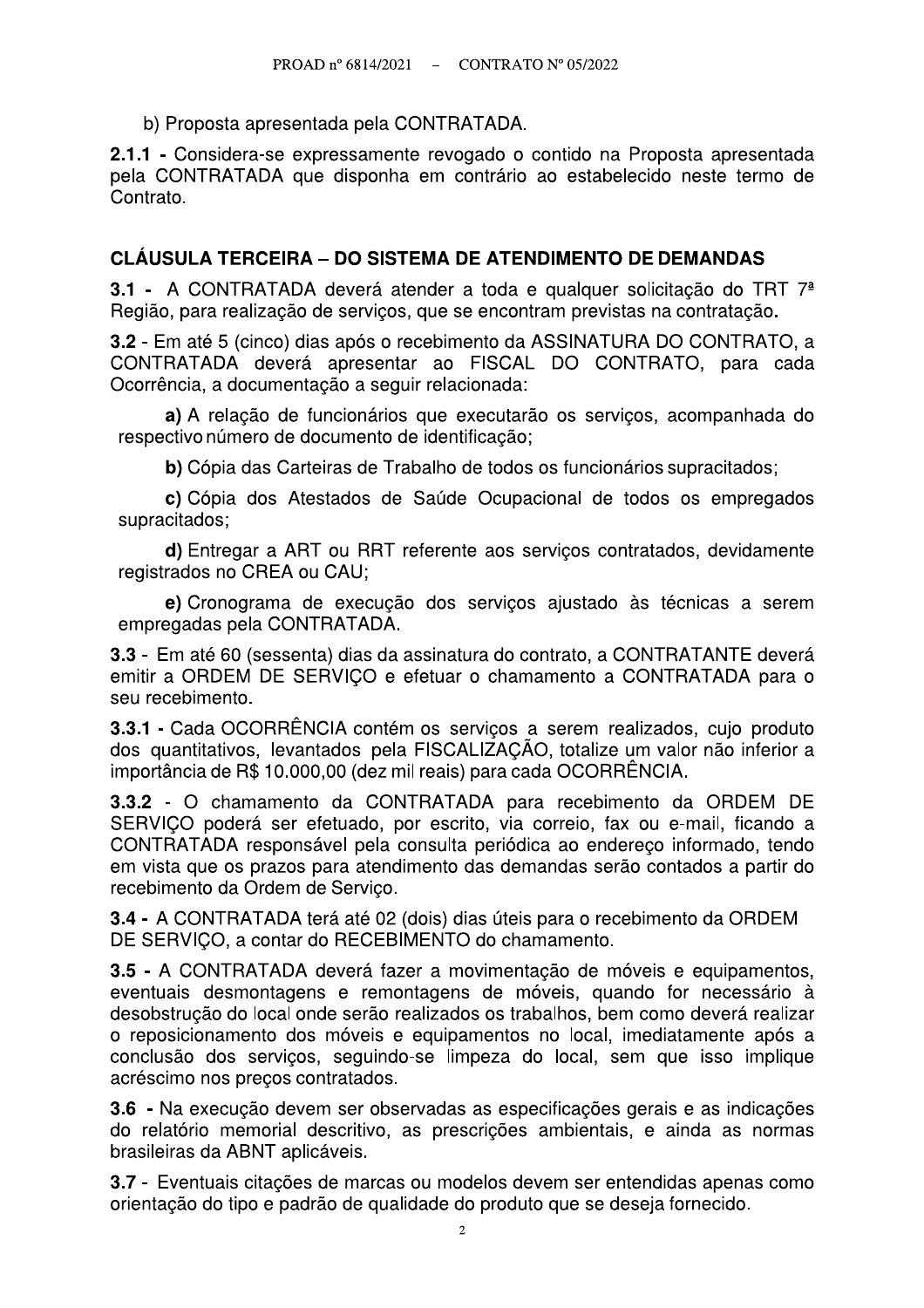## **CLAUSULA QUARTA – DAS DESPESAS COM DESLOCAMENTO**

4.1 - Para execução dos servicos dentro dos limites de cada grupo serão remuneradas através da fórmula abaixo:

 $VD = 0.40 \times D \times Pqc$ , onde:

VD = Valor pago a título de deslocamento, em reais (R\$);

D = Distância entre a sede do grupo e o local de prestação dos serviços (considerando percurso de ida e volta), em quilômetros (Km) para atendimento exclusivamente uma única vez para cada Ocorrência;

Pgc = Preço do litro da gasolina, em R\$ (deverá ser considerado o valor estabelecido no Insumo 4222 SINAPI/CEF - Ceará - Gasolina Comum).

4.2 - Será pago apenas um deslocamento, no trajeto ida e volta, da cidade base do grupo para a outra cidade local do serviço.

4.3 - Segue abaixo a distância entre a cidade de São Gonçalo e sua respectiva sede:

a) De Fortaleza para São Goncalo do Amarante – 64,60 Km (Fonte Google Maps)

4.5 - Para efeito deste Termo, independentemente do local da sede da CONTRATADA, é considerado como sede de cada grupo as cidades a seguir, que servirão de referência para o cálculo do deslocamento para atendimento das ocorrências:

#### a) Grupo I - Crateús / CE

b) Grupo II - Juazeiro do Norte / CE

## **CLÁUSULA QUINTA – DO PRAZO E CONDICÕES DE EXECUCÃO**

5.1 - O prazo fixado para execução dos serviços individuais (ocorrências) será definido pela FISCALIZAÇÃO, conforme documentos 201/202 do processo administrativo, segundo o critério estabelecido no Cronograma Físico-Financeiro Genérico por Ocorrência (Anexo III do Termo de Referência), a contar do recebimento da ORDEM DE SERVIÇO.

5.1.1 – A CONTRATADA poderá, mediante solicitação escrita e a exclusivo critério da Administração da CONTRATADA, ter o prazo prorrogado, ficando estabelecido que, caso se veja impossibilitado de cumprir o prazo estipulado para a execução dos servicos, a CONTRATADA deverá apresentar ao TRT 7<sup>ª</sup> Região, em até 05 (cinco) dias antes da data de vencimento inicialmente fixada, pedido de prorrogação acompanhado de justificativa escrita e devidamente fundamentada.

5.1.1.1 - O pedido de prorrogação deverá ser encaminhado à Divisão de Manutenção e Projetos - DMPROJ, localizada no 1º Andar do Anexo II do TRT 7<sup>ª</sup> Região, na Rua Vicente Leite, nº 1281 - Aldeota - Fortaleza / CE, ficando a critério do titular daquela unidade acolher ou não o requerimento da CONTRATADA, que, uma vez acolhido, será encaminhado para ADMINISTRACÃO GERAL para análise e, se for o caso, posterior aprovação da prorrogação.

5.1.1.2 - Em caso de deferimento do pedido de prorrogação do prazo de execução dos serviços, este será determinado pela ADMINISTRAÇÃO GERAL.

5.1.2 - Vencido o prazo inicial ou da eventual prorrogação, sem que os serviços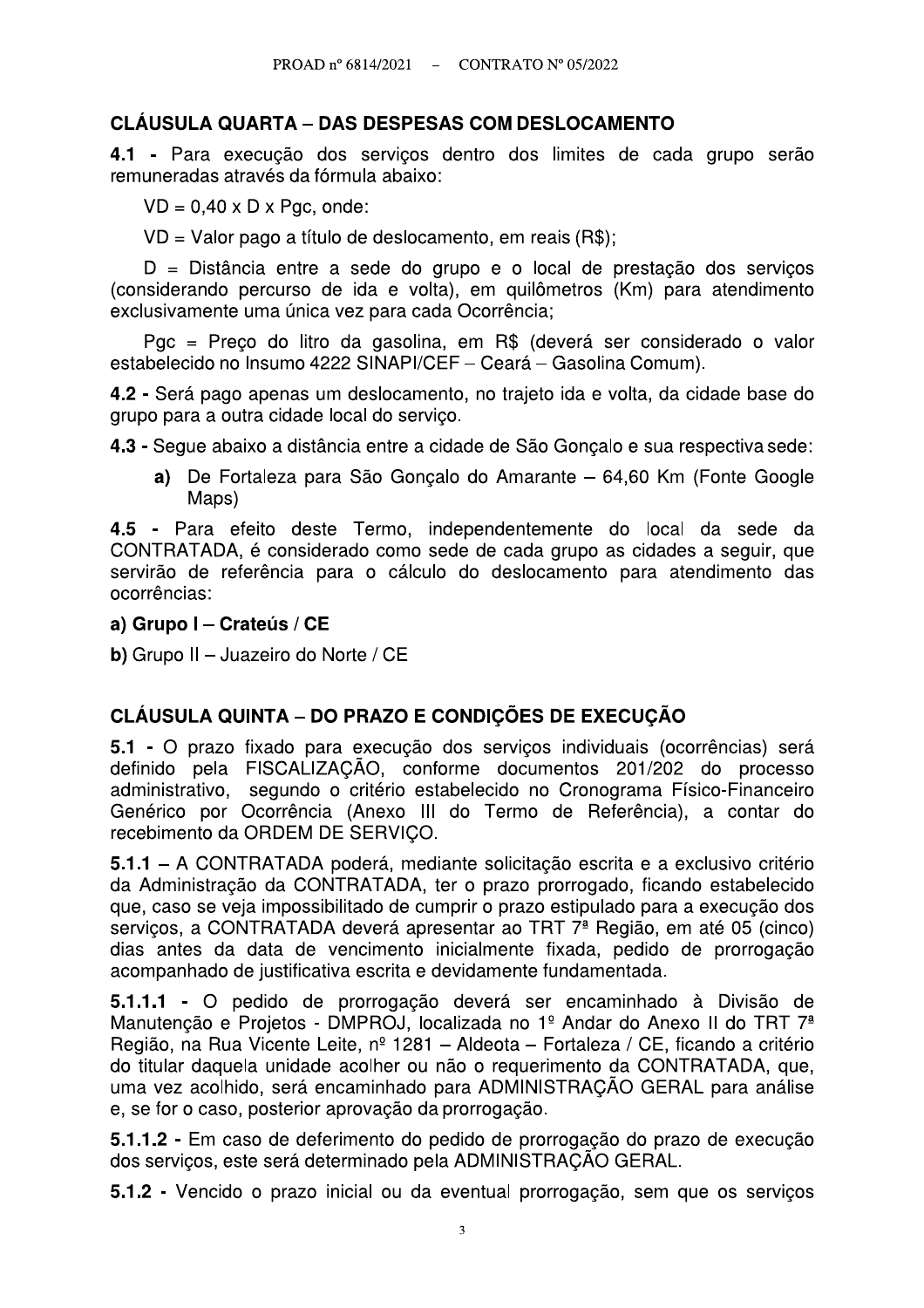tenham sido executados, caracterizar-se-á o descumprimento da obrigação pactuada e, por conseguinte, ficará a CONTRATADA sujeita às penalidades previstas neste Termo.

### CLÁUSULA SEXTA - DO LOCAL, HORÁRIO E DIAS DA EXECUÇÃO DOS **SERVICOS**

6.1 - Os servicos deverão ser executados, em dias úteis, nos locais das Ocorrências, no horário das 7h30min às 18h30min.

6.1.1 - Excepcionalmente os servicos poderão ser realizados fora do horário, desde que autorizadas pela Fiscalização.

6.2 - Deverão ser refeitos, em até 30 (trinta) dias, pelo contratado os serviços que apresentarem defeitos imediatos.

6.3 - A prestação de serviços será realizada na unidade abaixo relacionada:

### **GRUPO I - Sede em Fortaleza e Crateús**

a) Prédios Anexos I e II - Rua Vicente Leite,  $N^{\circ}$  1281 - Aldeota - Fortaleza/CE -CEP 60.170-150.

**b)** Vara do Trabalho de Crateús – R. Dr. Hermínio Bezerra, 801 - Planalto, Crateús -CE. 63700-000

## **CLÁUSULA SÉTIMA – DO CRITÉRIO DE ACEITACÃO DO OBJETO**

7.1 - Os serviços serão recebidos:

a) Provisoriamente, pelo fiscal que acompanhou a execução do contrato, com base no que foi observado ao longo do acompanhamento e fiscalização, mediante termo circunstanciado, assinado pelas partes em até 2 (dois) dias do RECEBIMENTO da comunicação escrita do contratado:

b) Definitivamente, a cargo de outro servidor ou comissão responsável pelo recebimento definitivo, no prazo de até 12 (doze) dias a contar do recebimento provisório, condicionado ao recebimento da nota fiscal, com base na verificação do trabalho feito pelo fiscal e na verificação de todos os outros aspectos do contrato que não a execução do objeto propriamente dita, mediante termo circunstanciado. assinado pelas partes, observado o disposto no art. 69 da Lei nº. 8.666/93.

7.1.1 - O recebimento definitivo do(s) servico(s) não exclui a responsabilidade da CONTRATADA por vícios de qualidade ou disparidade com as especificações técnicas verificadas posteriormente.

### **CLÁUSULA OITAVA – DAS OBRIGAÇÕES DA CONTRATADA**

8.1 - Antes do início da execução contratual, designar formalmente (mediante comunicação escrita) preposto responsável por representar a CONTRATADA durante esse período;

8.2 - Realizar os serviços no prazo e local indicados pela CONTRATANTE, em estrita observância das especificações do Edital e da proposta;

8.3 - Empregar profissionais habilitados para a execução dos serviços, em conformidade com as normas e determinações em vigor;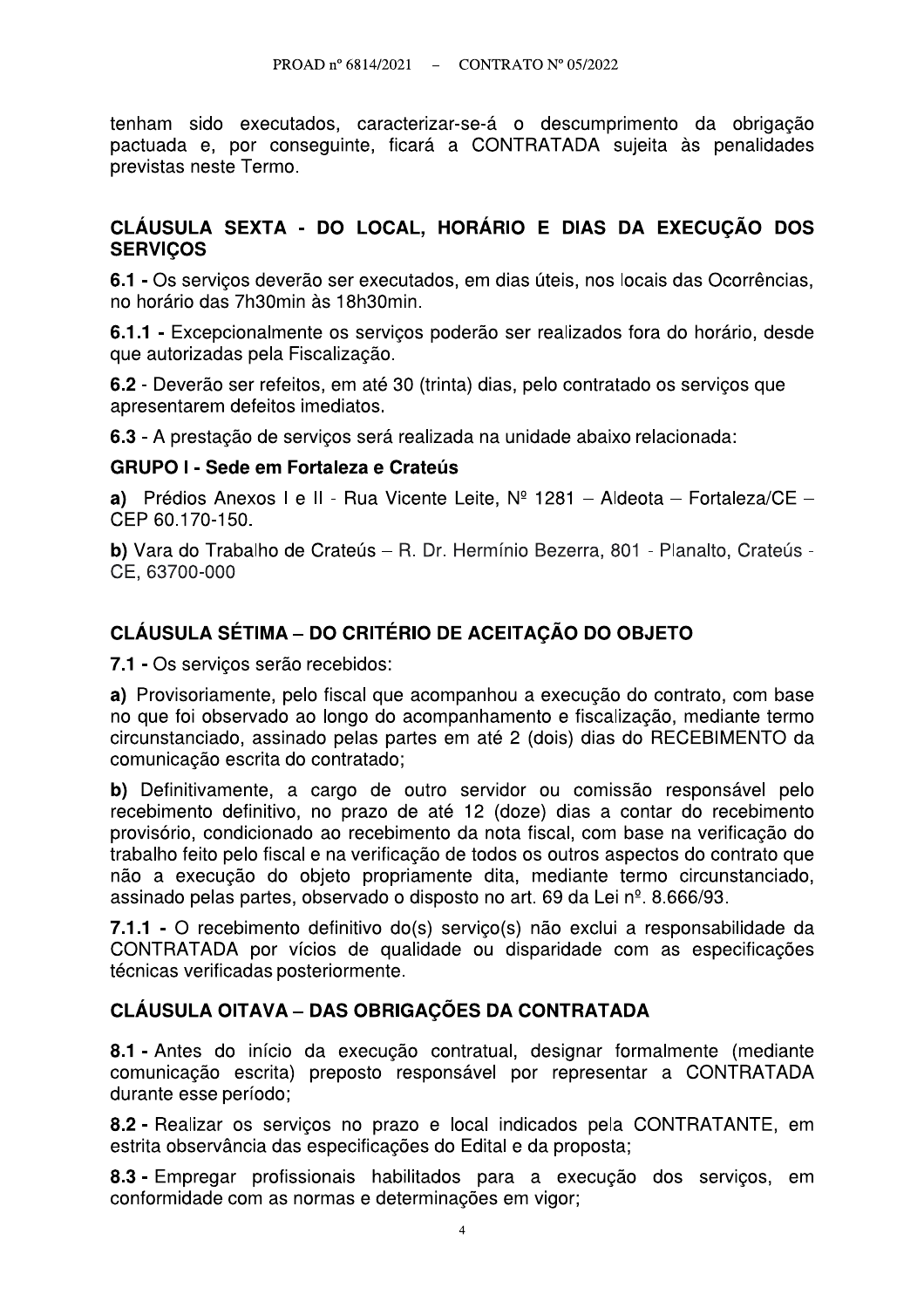8.4 - Assegurar aos seus trabalhadores ambiente de trabalho, inclusive equipamentos e instalações, em condições adequadas ao cumprimento das normas de saúde, segurança e bem- estar no trabalho;

8.5 - Instruir seus empregados quanto à necessidade de acatar as Normas Internas da CONTRATANTE;

8.6 - Instruir seus empregados a respeito das atividades a serem desempenhadas, alertando- os a não executarem atividades não abrangidas pelo contrato, devendo a CONTRATADA relatar à CONTRATANTE toda e qualquer ocorrência neste sentido, a fim de evitar desvio de função;

8.7 - Apresentar os empregados devidamente identificados por meio de crachá:

8.8 - Manter os empregados nos horários predeterminados pela CONTRATANTE;

8.9 - Observar os preceitos da legislação sobre a jornada de trabalho, conforme a categoria profissional;

8.10 - Atender às solicitações da CONTRATANTE quanto à substituição dos empregados alocados, no prazo fixado pela fiscalização do contrato, nos casos em que ficar constatado descumprimento das obrigações relativas à execução do servico, conforme descrito neste Termo;

8.11 - Apresentar à CONTRATANTE, quando for o caso, a relação nominal dos empregados que adentrarão no órgão para a execução do serviço;

8.12 - Reparar, corrigir, remover, reconstruir ou substituir, às suas expensas, no total ou em parte, no prazo máximo de 30 (trinta) (dias) o objeto em que se verifiquem vícios, defeitos ou incorreções resultantes da execução ou de materiais empregados;

8.13 - Responsabilizar-se pelos vícios e danos decorrentes da execução do objeto, de acordo com os artigos 14 e 17 a 27, do Código de Defesa do Consumidor (Lei nº 8.078, de 1990), ficando a CONTRATANTE autorizada a descontar da garantia prestada, caso exigida no edital, ou dos pagamentos devidos à CONTRATADA, o valor correspondente aos danos sofridos;

8.14 - Atender prontamente a quaisquer exigências da CONTRATANTE, inerentes ao objeto da presente licitação;

8.15 - Comunicar à CONTRATANTE, no prazo máximo de 24 (vinte e quatro) horas que antecede a data da entrega, os motivos que impossibilitem o cumprimento do prazo previsto, com a devida comprovação:

8.16 - Comunicar ao Fiscal do contrato, no prazo de 2 (duas) horas, qualquer ocorrência anormal ou acidente que se verifique no local dos servicos;

8.17 - Prestar todo esclarecimento ou informação solicitada pela CONTRATANTE ou por seus prepostos, garantindo-lhes o acesso, a qualquer tempo, ao local dos trabalhos, bem como aos documentos relativos à execução do empreendimento;

8.18 - Paralisar, por determinação da CONTRATANTE, qualquer atividade que não esteja sendo executada de acordo com a boa técnica ou que ponha em risco a segurança de pessoas ou bens de terceiros;

8.19 - Promover a guarda, manutenção e vigilância de materiais, ferramentas, e tudo o que for necessário à execução dos serviços, durante a vigência do contrato;

8.20 - Promover a organização técnica e administrativa dos servicos, de modo a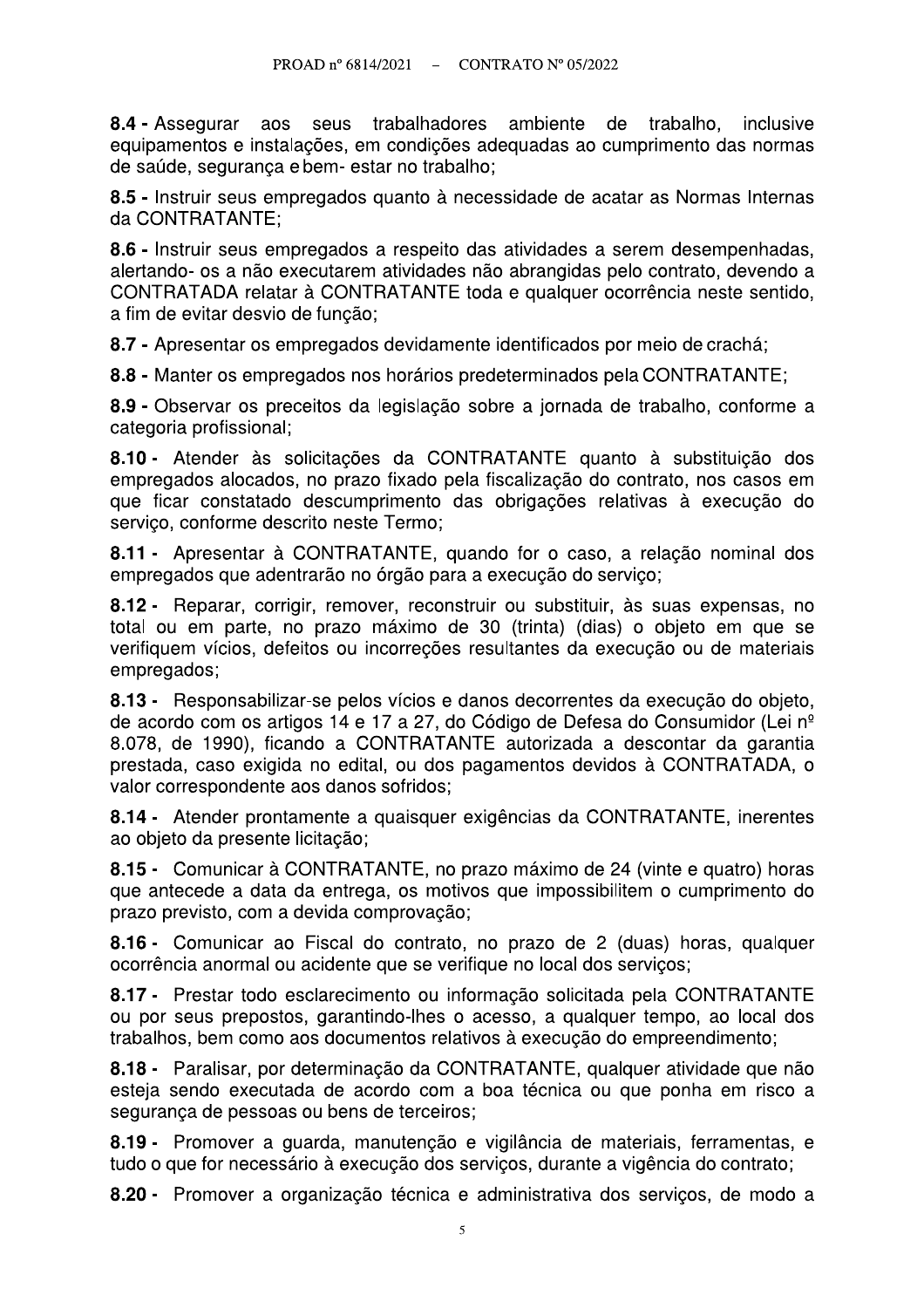conduzi-los eficaz e eficientemente, de acordo com os documentos e especificações que integram este Termo, no prazo determinado;

8.21 - Conduzir os trabalhos com estrita observância às normas da legislação pertinente, cumprindo as determinações dos Poderes Públicos, mantendo sempre limpo o local dos serviços e nas melhores condições de segurança, higiene e disciplina;

8.22 - Submeter previamente, por escrito, à CONTRATANTE, para análise e aprovação, quaisquer mudanças nos métodos executivos que fujam às especificações deste Termo e demais documentos;

8.23 - Não permitir a utilização de qualquer trabalho do menor de dezesseis anos. exceto na condição de aprendiz para os maiores de quatorze anos: nem permitir a utilização do trabalho do menor de dezoito anos em trabalho noturno, perigoso ou insalubre:

8.24 - Cumprir, durante todo o período de execução do contrato, a reserva de cargos prevista em lei para pessoa com deficiência ou para reabilitado da Previdência Social, bem como as regras de acessibilidade previstas na legislação, guando a CONTRATADA houver se beneficiado da preferência estabelecida pela Lei n<sup>o</sup>. 13.146, de 2015;

8.25 - Guardar sigilo sobre todas as informações obtidas em decorrência do cumprimento do contrato:

8.26 - Arcar com o ônus decorrente de eventual equívoco no dimensionamento dos quantitativos de sua proposta, inclusive quanto aos custos variáveis decorrentes de fatores futuros e incertos, tais como os valores providos com o quantitativo de vale transporte, devendo complementá-los, caso o previsto inicialmente em sua proposta não seja satisfatório para o atendimento do objeto da licitação, exceto quando ocorrer algum dos eventos arrolados nos incisos do § 1º do art. 57 da Lei nº 8.666, de 1993;

8.27 - Prestar os serviços dentro dos parâmetros e rotinas estabelecidos, fornecendo todos os materiais, equipamentos e utensílios em quantidade, qualidade e tecnologia adequadas, com a observância às recomendações aceitas pela boa técnica, normas e legislação;

8.28 - Assegurar à CONTRATANTE, em conformidade com o previsto no subitem 6.1. "a"e "b", do Anexo VII - F da Instrução Normativa SEGES/MP nº, 5, de 25/05/201, se for o caso:

8.28.1 - O direito de propriedade intelectual dos produtos desenvolvidos, inclusive sobre as eventuais adequações e atualizações que vierem a ser realizadas, logo após o recebimento de cada parcela, de forma permanente, permitindo à CONTRATANTE distribuir, alterar e utilizar os mesmos sem limitações;

8.28.2 - Os direitos autorais da solução, do projeto, de suas especificações técnicas, da documentação produzida e congêneres, e de todos os demais produtos gerados na execução do contrato, inclusive aqueles produzidos por terceiros subcontratados, ficando proibida a sua utilização sem que exista autorização expressa da CONTRATANTE, sob pena de multa, sem prejuízo das sanções civis e penais cabíveis.

8.29 - Aceitar os acréscimos ou supressões que se fizerem necessários, nos limites estabelecidos no art. 65, §1<sup>°</sup>, da Lei 8.666/93;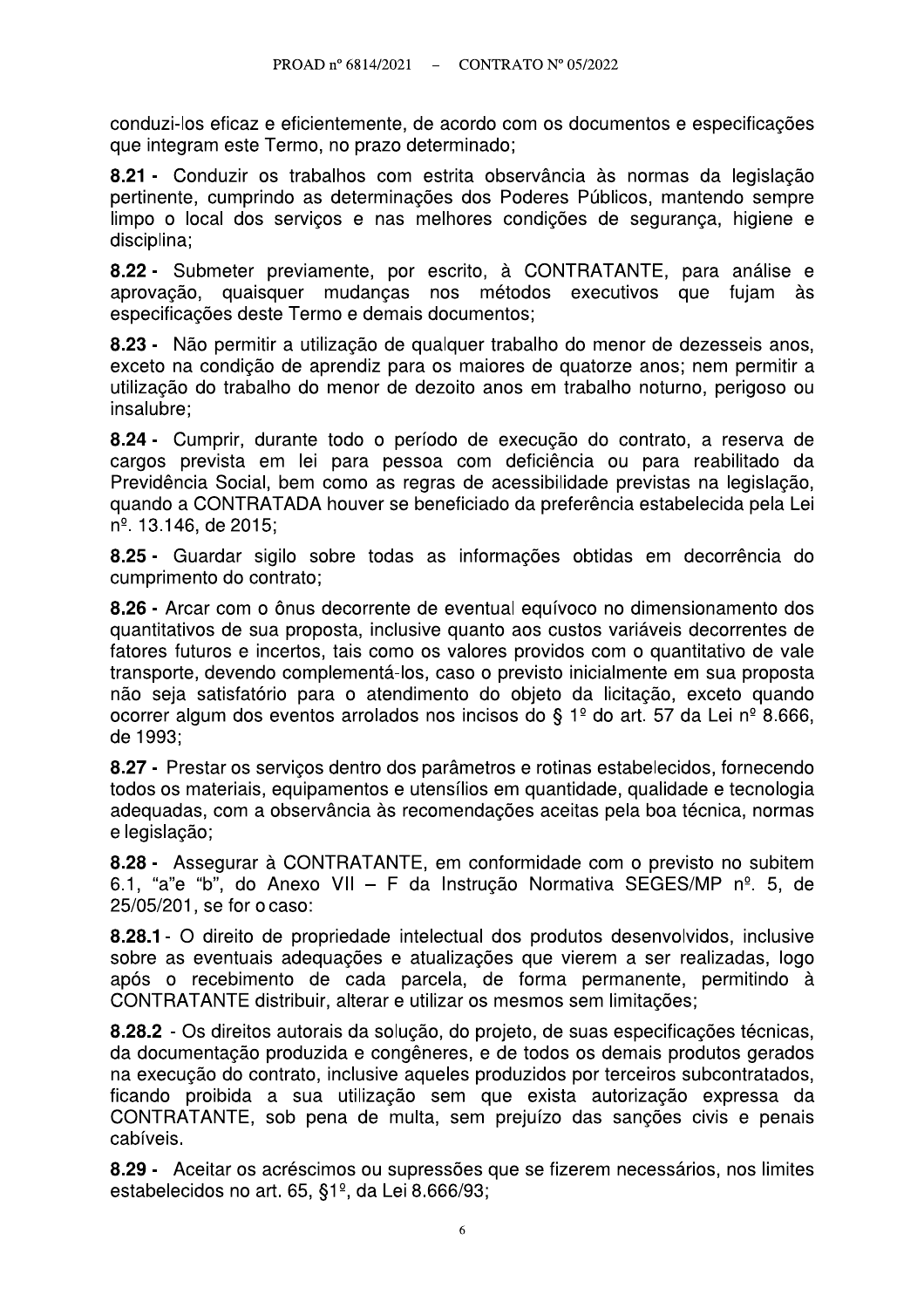8.30 - Manter, durante toda a execução do contrato, em compatibilidade com as obrigações assumidas, todas as condições de habilitação e qualificação exigidas na licitação ou na contratação:

8.31 - Providenciar junto ao CREA e/ou ao CAU-BR as Anotações e Registros de Responsabilidade Técnica referentes ao objeto do contrato e especialidades pertinentes, nos termos das normas pertinentes (Leis ns. 6.496/77 e 12.378/2010);

8.32 - Obter junto aos órgãos competentes, conforme o caso, as licenças necessárias e demais documentos e autorizações exigíveis, na forma da legislação aplicável;

8.33 - Elaborar o Diário de Obra, incluindo diariamente, pelo Engenheiro preposto responsável, as informações sobre o andamento do empreendimento, tais como, número de funcionários, de equipamentos, condições de trabalho, condições meteorológicas, serviços executados, registro de ocorrências e outros fatos relacionados, bem como os comunicados à Fiscalização e situação das atividades em relação ao cronograma previsto;

8.34 - Refazer, às suas expensas, os trabalhos executados em desacordo com o estabelecido neste contrato, no Termo de Referência e seus anexos, bem como substituir aqueles realizados com materiais defeituosos ou com vício de construção. pelo prazo de 05 (cinco) anos, contado da data de emissão do Termo de Recebimento Definitivo:

8.35 - Responder por qualquer acidente de trabalho na execução dos serviços, por uso indevido de patentes registradas em nome de terceiros, por danos resultantes de defeitos ou incorreções dos serviços ou dos bens da CONTRATANTE, de seus funcionários ou de terceiros, ainda que ocorridos em via pública junto ao serviço de engenharia;

8.36 - Obedecer às normas regulamentadoras expedidas pelo Ministério da Economia, quanto à Seguranca e Medicina do Trabalho;

8.37 - Adesão, por meio de cláusula contratual, ao Programa Nacional de Prevenção de Acidentes do Trabalho - Programa Trabalho Seguro, instituído no âmbito da Justica do Trabalho, voltado à promoção da saúde do trabalhador, à prevenção de acidentes de trabalho e ao fortalecimento da Política Nacional de Segurança e Saúde no Trabalho (PNSST), nos termos da Resolução nº 96, de 23 de março de 2012, do Conselho Superior da Justiça do Trabalho;

8.38 - Adesão, por meio de cláusula contratual, ao "Compromisso Nacional para Aperfeicoar as Condições de Trabalho", firmado entre o Governo Federal e as entidades patronais e representativas dos trabalhadores no dia 1<sup>º</sup> de marco de 2012. visando à aplicação e efetividade das Diretrizes nele estabelecidas;

8.39 - Absorver, na execução dos serviços, os egressos do sistema carcerário e/ou cumpridores de medidas ou penas alternativas, ao menos na seguinte proporção:

a) 5% (cinco por cento) das vagas, quando da contratação de 20 (vinte) ou mais trabalhadores;

b) 01 (uma) vaga guando da contratação de 06 (seis) a 19 (dezenove) trabalhadores, facultada a disponibilização de vaga para contrações de até 5 trabalhadores.

8.40 - Capacitação de todos os trabalhadores em saúde e segurança no trabalho, dentro da jornada de trabalho, observada a carga horária mínima de duas horas mensais, com ênfase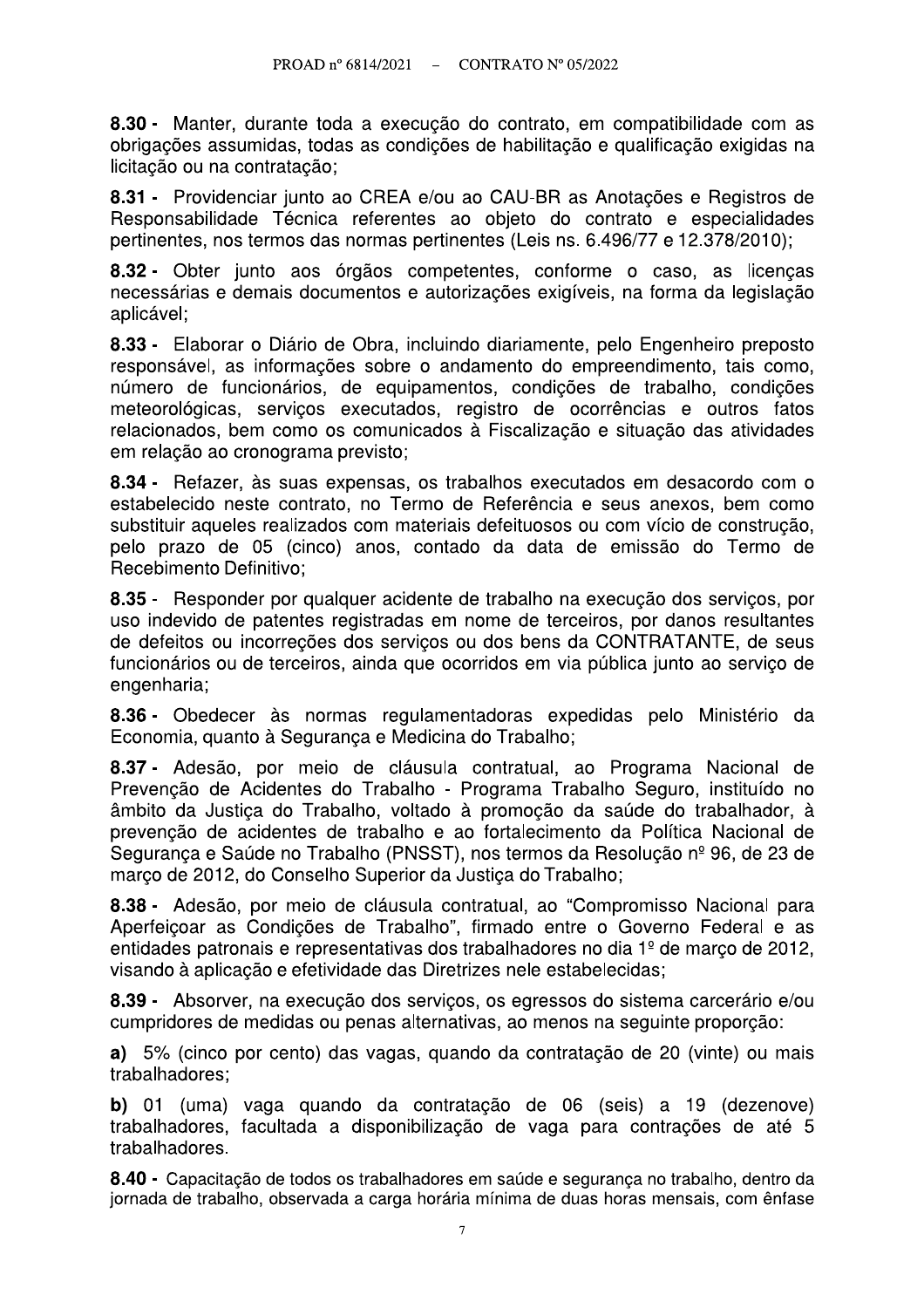na prevenção de acidentes, conforme a Resolução CNJ 98/2012.

## **CLÁUSULA NONA - DAS OBRIGAÇÕES DO CONTRATANTE**

9.1 - Receber provisoriamente o servico;

9.2 - Verificar minuciosamente, no prazo fixado, a conformidade dos serviços recebidos provisoriamente com as especificações constantes do Edital e da proposta, para fins de aceitação e recebimento definitivos;

9.3 - Acompanhar e fiscalizar o cumprimento das obrigações da CONTRATADA. através de servidor especialmente designado;

9.4 - Efetuar o pagamento no prazo previsto.

## **CLÁUSULA DÉCIMA – DA ALTERAÇÃO SUBJETIVA**

10.1 - É admissível a fusão, cisão ou incorporação da CONTRATADA com/em outra pessoa jurídica, desde que sejam observados pela nova pessoa jurídica todos os requisitos de habilitação exigidos na licitação original: sejam mantidas as demais cláusulas e condições do contrato; não haja prejuízo à execução do objeto pactuado e haja a anuência expressa da CONTRATANTE à continuidade do contrato.

### CLÁUSULA DÉCIMA PRIMEIRA - DA GESTÃO E FISCALIZAÇÃO DO **CONTRATO**

11.1 - A gestão e a fiscalização da contratação caberão aos representantes da CONTRATANTE especialmente designados. Nos impedimentos e afastamentos legais deste, suas funções serão desempenhadas por seus respectivos substitutos.

11.1.1 - A CONTRATANTE poderá alterar a designação dos gestores e fiscais, quando conveniente, sendo consignado formalmente nos autos e comunicado à CONTRATADA, sem necessidade de elaboração de termo aditivo.

11.1.2 - O recebimento de serviço de valor superior a R\$ 150.000,00 (cento e cinquenta mil reais) será confiado a uma comissão de, no mínimo, 3 (três) membros, designados pela autoridade competente.

11.2 - Os gestores e fiscais designados exercerão, de forma segregada, as atribuições previstas na Resolução TRT7 nº. 8/2019, e tudo o mais que for necessário visando o adeguado acompanhamento e fiscalização da execução contratual, devendo ainda providenciar as medidas necessárias às soluções de quaisquer contratempos que porventura venham a ocorrer.

11.3 - As decisões e providências que ultrapassarem a competência dos gestores e fiscais deverão ser solicitadas, em tempo oportuno, à Diretoria competente, para adocão das medidas que julgar convenientes.

11.4 - A gestão e a fiscalização de que trata esta CLÁUSULA não excluem nem reduzem a responsabilidade da CONTRATADA, inclusive perante terceiros, por qualquer irreqularidade, ainda que resultante de imperfeições técnicas, vícios redibitórios, ou emprego de material inadeguado ou de qualidade inferior, e, na ocorrência desta, não implica em corresponsabilidade da CONTRATANTE ou de seus agentes e prepostos, de conformidade com o art. 70 da Lei nº 8.666/93.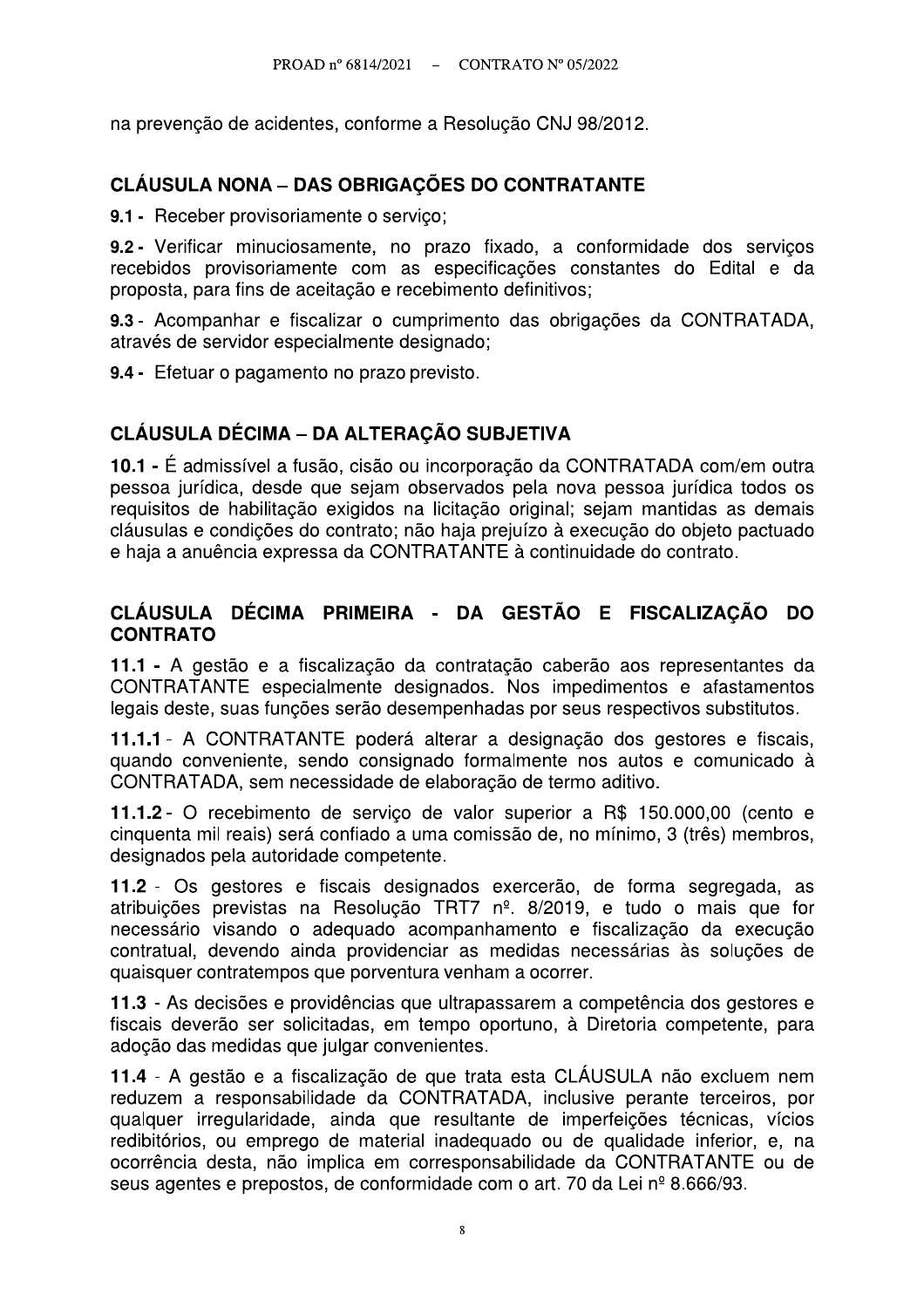11.5 - As informações e os esclarecimentos solicitados pela CONTRATADA poderão ser prestados através dos telefones (85)3388-9485, (85)3388-9336 ou email trtenge@trt7.jus.br.

11.6 - O representante da CONTRATANTE anotará em registro próprio todas as ocorrências relacionadas com a execução do contrato, indicando dia, mês e ano, bem como o nome dos funcionários eventualmente envolvidos, determinando o que for necessário à regularização das falhas ou defeitos observados e encaminhando os apontamentos à autoridade competente para as providências cabíveis.

## CLÁUSULA DÉCIMA SEGUNDA - DO PAGAMENTO

12.1 - O pagamento será efetuado na conta bancária fornecida pela CONTRATADA. em até 5 (cinco) dias úteis após o recebimento definitivo, condicionada ao recebimento da Nota Fiscal, ocasião em que este Tribunal verificará a regularidade com a Fazenda Federal (Tributos e Contribuições Federais e Dívida Ativa da União e INSS), com a Fazenda Estadual e Municipal, com o Fundo de Garantia por Tempo de Serviço (FGTS), bem como a regularidade trabalhista, mediante Certidão Negativa de Débitos Trabalhistas (CNDT).

12.2 - Havendo erro na apresentação da Nota Fiscal ou dos documentos pertinentes à contratação, ou, ainda, circunstância que impeca a liquidação da despesa, como, por exemplo, obrigação financeira pendente, decorrente de penalidade imposta ou inadimplência, o pagamento ficará sobrestado até que a CONTRATADA providencie as medidas saneadoras. Nesta hipótese, o prazo para pagamento iniciar-se-á após a comprovação da regularização da situação, não acarretando qualquer ônus para a CONTRATANTE.

12.3 - Será considerada data do pagamento o dia em que constar como emitida a ordem bancária para pagamento.

12.4 - Antes de cada pagamento à CONTRATADA, será realizada consulta ao SICAF para verificar a manutenção das condições de habilitação exigidas no edital.

12.5 - Quando do pagamento, será efetuada a retenção tributária prevista na legislacão aplicável.

12.6 - A CONTRATADA regularmente optante pelo Simples Nacional, nos termos da Lei Complementar nº 123, de 2006, não sofrerá a retenção tributária quanto aos impostos e contribuições abrangidos por aquele regime. No entanto, o pagamento ficará condicionado à apresentação de comprovação, por meio de documento oficial, de que faz jus ao tratamento tributário favorecido previsto na referida Lei Complementar.

12.7 - Nos casos de eventuais atrasos de pagamento, desde que a CONTRATADA não tenha concorrido, de alguma forma, para tanto, fica convencionado que a taxa de compensação financeira devida pela CONTRATANTE, entre a data do vencimento e o efetivo adimplemento da parcela, é calculada mediante a aplicação da seguinte fórmula:

 $EM = I \times N \times VP$ , sendo:

EM = Encargos moratórios;

N = Número de dias entre a data prevista para o pagamento e a do efetivo pagamento;

 $I =$ Índice de compensação financeira = 0,00016438, assim apurado: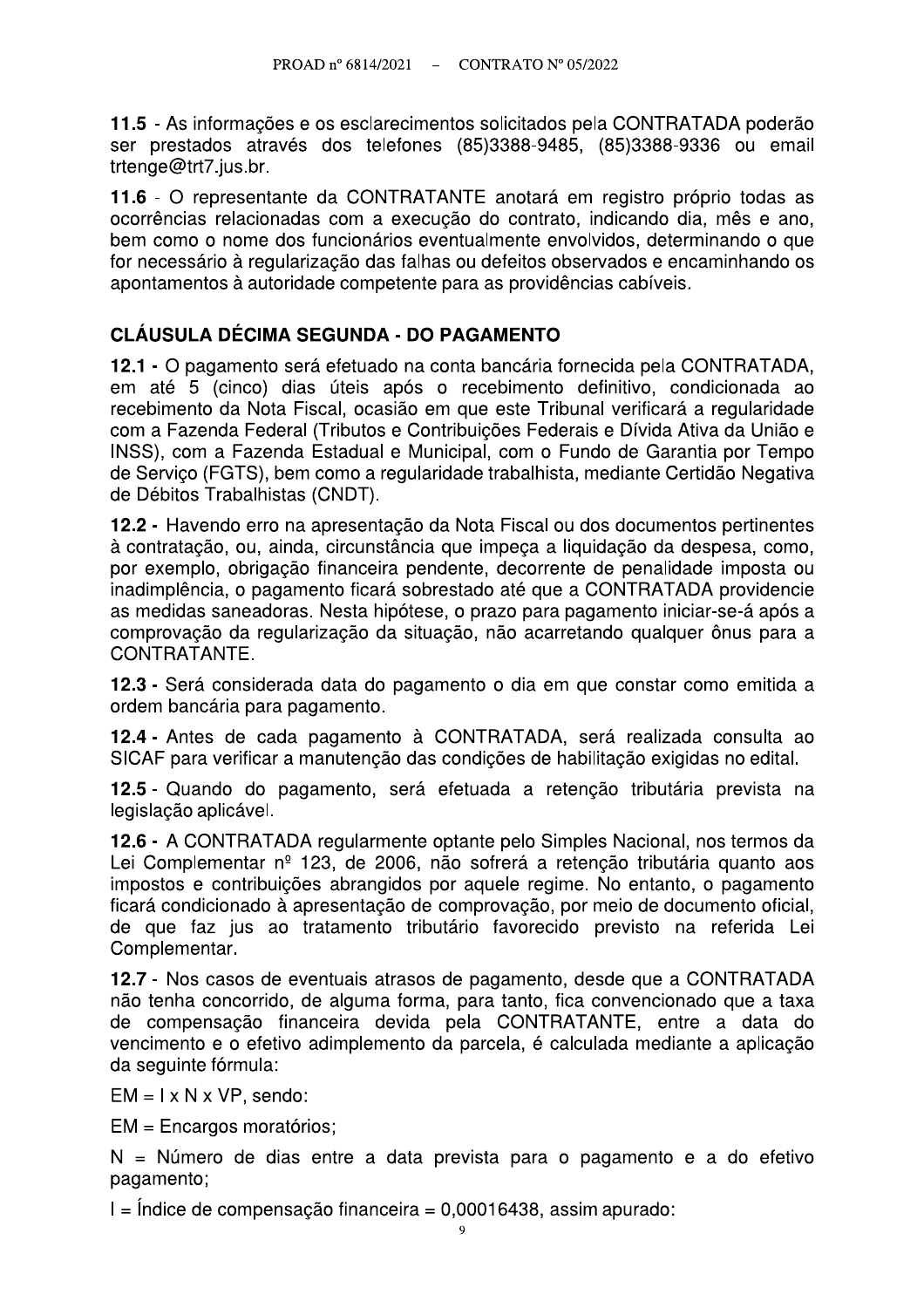$I = i/365$  $I = 6/100$  $I = 0,00016438$ 365

Em que i = taxa percentual anual no valor de 6%, capitalizada diariamente em regime de juros simples.

VP = Valor da parcela em atraso.

12.8 - No Caso de aplicação de multa o valor respectivo será deduzido da fatura.

## **CLÁUSULA DÉCIMA TERCEIRA – DO REAJUSTE DO VALOR**

13.1 - Os precos são fixos e irreajustáveis no prazo de um ano contado da data limite para a apresentação das propostas.

13.2 - Dentro do prazo de vigência do contrato e mediante solicitação da CONTRATADA, os preços contratados poderão sofrer reajuste após o interregno de um ano, aplicando-se o índice IPCA exclusivamente para as obrigações iniciadas e concluídas após a ocorrência da anualidade.

13.3 - Nos reajustes subsequentes ao primeiro, o interregno mínimo de um ano será contado a partir dos efeitos financeiros do último reajuste, quando for o caso.

13.4 - No caso de atraso ou não divulgação do índice de reajustamento, o CONTRATANTE pagará à CONTRATADA a importância calculada pela última variação conhecida. liquidando a diferença correspondente tão logo seja divulgado o índice definitivo. Fica a CONTRATADA obrigada a apresentar memória de cálculo referente ao reajustamento de preços do valor remanescente, sempre que este ocorrer.

13.5 - Nas aferições finais, o índice utilizado para reajuste será, obrigatoriamente, o definitivo, quando for o caso.

13.6 - Caso o índice estabelecido para reajustamento venha a ser extinto ou de qualquer forma não possa mais ser utilizado, será adotado, em substituição, o que vier a ser determinado pela legislação então em vigor.

13.7 - Na ausência de previsão legal quanto ao índice substituto, as partes elegerão novo índice oficial, para reajustamento do preco do valor remanescente, por meio de termo aditivo.

### CLÁUSULA DÉCIMA QUARTA - DAS SANCÕES ADMINISTRATIVAS

14.1 - A recusa iniustificada em assinar a Ata de Registro de Precos sujeitará a CONTRATADA à multa, no percentual de 5% (cinco por cento), calculada sobre o valor do total a ser registrado;

14.2 - O atraso injustificado no atendimento à convocação para recebimento da Ordem de Serviço ou na execução do contrato sujeitará a CONTRATADA à multa moratória, no percentual de 0,2% (dois décimos por cento) ao dia, calculada sobre o valor da parcela não prestada tempestivamente limitada à a 10% (dez por cento).

14.3 - Se o atraso de que trata o item supra ultrapassar o prazo de 15 dias, a CONTRATANTE poderá entender pela inexecução parcial ou total do contrato, conforme o caso.

14.4 - Além das sanções previstas nos itens supra, a CONTRATADA poderá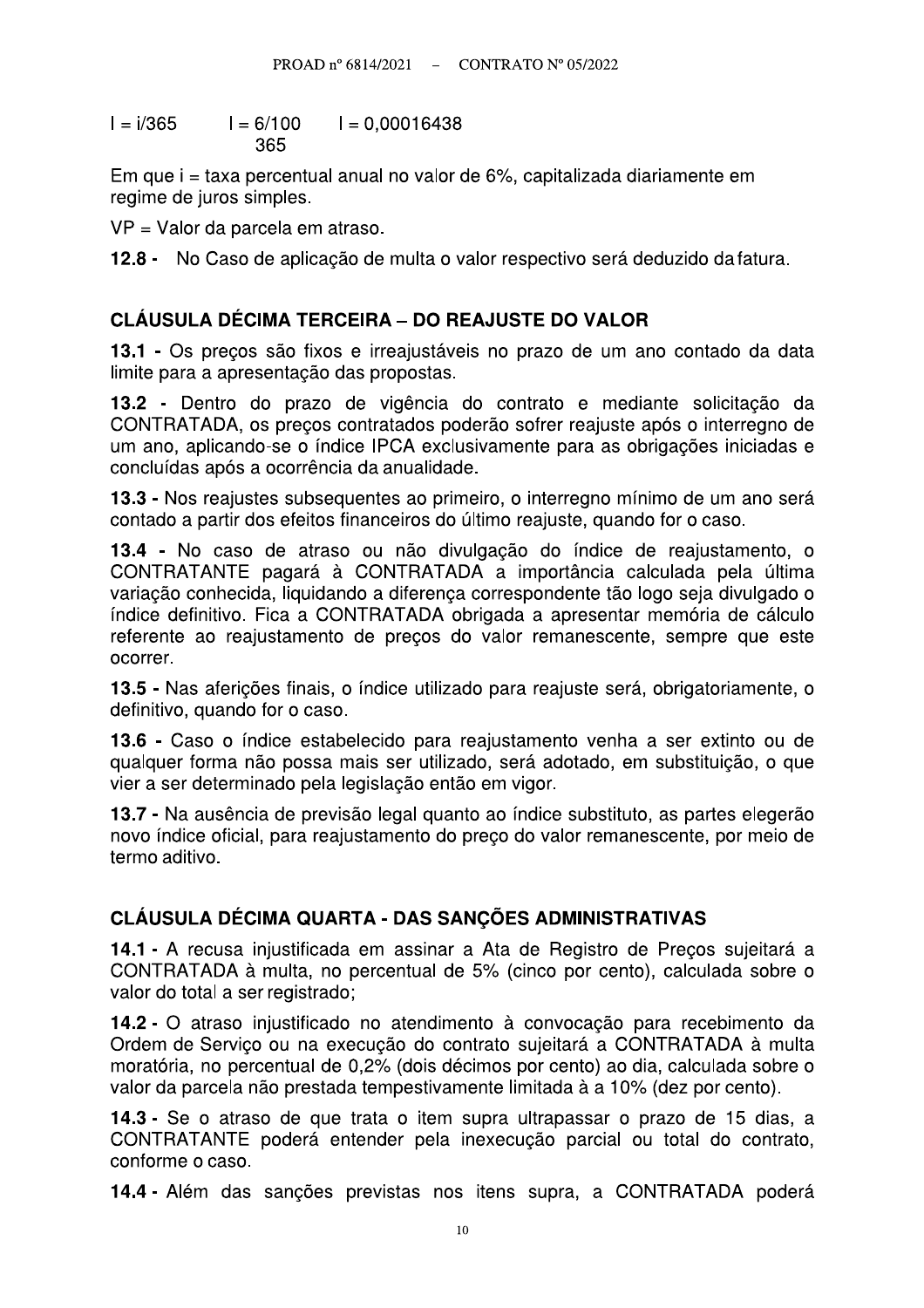incorrer nas seguintes sanções:

a) Advertência, por faltas leves, assim entendidas aquelas que não acarretarem prejuízos significativos para a CONTRATANTE;

b) multa compensatória, no percentual de 10% (dez por cento), calculada sobre o valor da parcela inadimplida, na hipótese de inexecução parcial do Contrato;

c) multa compensatória, no percentual de 10% (dez por cento), calculada sobre o valor total do Contrato, na hipótese de inexecução total;

d) multa compensatória, no percentual de 5 % (cinco por cento), calculada sobre o valor do Contrato, para os demais casos de descumprimento contratual.

e) Suspensão de licitar e impedimento de contratar com o órgão, entidade ou unidade administrativa pela qual a Administração Pública opera e atua concretamente, pelo prazo de até dois anos;

Impedimento de licitar e contratar com órgãos e entidades da União com o  $f$ consequente descredenciamento no SICAF pelo prazo de até cinco anos:

g) Declaração de inidoneidade para licitar ou contratar com a Administração Pública, enguanto perdurarem os motivos determinantes da punição ou até que seja promovida a reabilitação perante a própria autoridade que aplicou a penalidade, que será concedida sempre que a CONTRATADA ressarcir a CONTRATANTE pelos preiuízos causados:

h) multa, conforme estabelecido na tabela abaixo:

| Nº                                                                             | Descrição da Infração                                            | Valor das<br>Multas (R\$) |
|--------------------------------------------------------------------------------|------------------------------------------------------------------|---------------------------|
| 01                                                                             |                                                                  | 50,00                     |
|                                                                                | Ausência de uniformes ou más condições dos mesmos / Funcionário  |                           |
| 02                                                                             | Ausência de Registros ou Exames Médicos / Funcionário            | 50,00                     |
| 03                                                                             | Não-fornecimento do EPI ou inadequado ao trabalho / Ocorrência   | 300,00                    |
| 04                                                                             | Não-uso do EPI ou uso inadequado dentro do canteiro / Ocorrência | 300,00                    |
| Observação: Em caso de reincidência, a multa cobrada será o dobro da anterior. |                                                                  |                           |

14.5 - As sanções previstas nos subitens 14.4, itens "a", "e", "f" e "g" poderão ser aplicadas à CONTRATADA juntamente com as de multa, descontando-a dos pagamentos a serem efetuados.

14.6 - As multas devidas e/ou prejuízos causados à CONTRATANTE serão deduzidos dos valores a serem pagos, quando for o caso, serão inscritos na Dívida Ativa da União e cobrados judicialmente.

14.7 - Caso o valor da multa não seja suficiente para cobrir os prejuízos causados pela conduta da CONTRATADA, a União ou Entidade poderá cobrar o valor remanescente judicialmente, conforme artigo 419 do Código Civil.

14.8 - A autoridade competente, na aplicação das sanções, levará em consideração a gravidade da conduta do infrator, o caráter educativo da pena, bem como o dano causado à CONTRATANTE, observado o princípio da proporcionalidade.

14.9 - Se, durante o processo de aplicação de penalidade, houver indícios de prática de infração administrativa tipificada pela Lei nº. 12.846, de 1º de agosto de 2013, como ato lesivo à administração pública nacional ou estrangeira, cópias do processo administrativo necessárias à apuração da responsabilidade da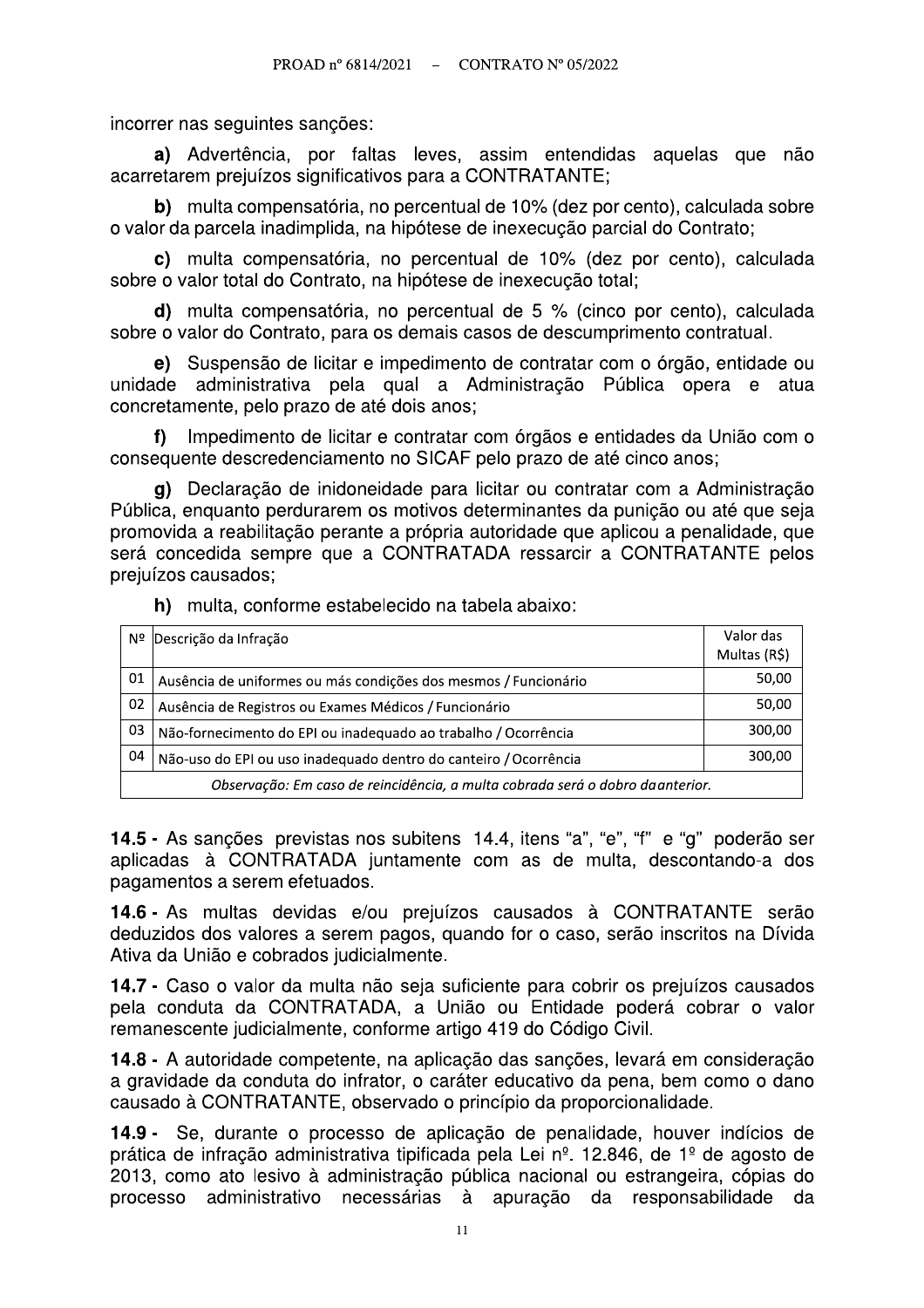CONTRATADA deverão ser remetidas à autoridade competente, com despacho fundamentado, para ciência e decisão sobre a eventual instauração de investigação preliminar ou Processo Administrativo de Responsabilização - PAR.

14.10 - A apuração e o julgamento das demais infrações administrativas não consideradas como ato lesivo à Administração Pública nacional ou estrangeira nos termos da Lei nº. 12.846, de 1º de agosto de 2013, seguirão seu rito normal na unidade administrativa.

14.11 - O processamento do PAR não interfere no seguimento regular dos processos administrativos específicos para apuração da ocorrência de danos e prejuízos à Administração Pública Federal resultantes de ato lesivo cometido por pessoa jurídica, com ou sem a participação de agente público.

14.12 - A aplicação de sanções previstas neste instrumento, realizar-se-á em processo administrativo e assegurará contraditório e a ampla defesa à CONTRATADA, cuja intimação dar-se- á na forma da lei, inclusive através de fax ou e-mail.

14.13 - As penalidades serão obrigatoriamente registradas no SICAF.

## **CLÁUSULA DÉCIMA QUINTA - DO VALOR DO CONTRATO**

15.1 - Dá-se a este Contrato o valor global de R\$ 37.615,29 (Trinta e Sete Mil Seiscentos e Quinze Reais e Vinte e Nove Centavos), conforme proposta da CONTRATADA.

15.2 - No valor contratado estão inclusas todas as despesas, bem como todos os tributos, fretes, seguros e demais encargos necessários à completa execução do obieto deste Termo.

## CLÁUSULA DÉCIMA SEXTA - DO REGIME DE EXECUÇÃO

16.1 - Os servicos serão executados sob o regime de empreitada por preco unitário.

## **CLÁUSULA DÉCIMA SÉTIMA - DA SUBCONTRATAÇÃO**

17.1 - Não será admitida a subcontratação do objeto deste contrato.

## CLÁUSULA DÉCIMA OITAVA - DA DOTAÇÃO ORÇAMENTÁRIA

18.1 - As despesas decorrentes da execução deste contrato correrão à conta da rubrica 3399039, constante da atividade 167968.

Nota de Empenho nº 2022NE000047

## CLÁUSULA DÉCIMA NONA - DA VIGÊNCIA

19.1 - O prazo de vigência deste contrato é a contar de sua assinatura até 25/06/2022.

## **CLÁUSULA VIGÉSIMA - DA RESCISÃO**

20.1 - O CONTRATANTE poderá considerar rescindido o presente contrato, de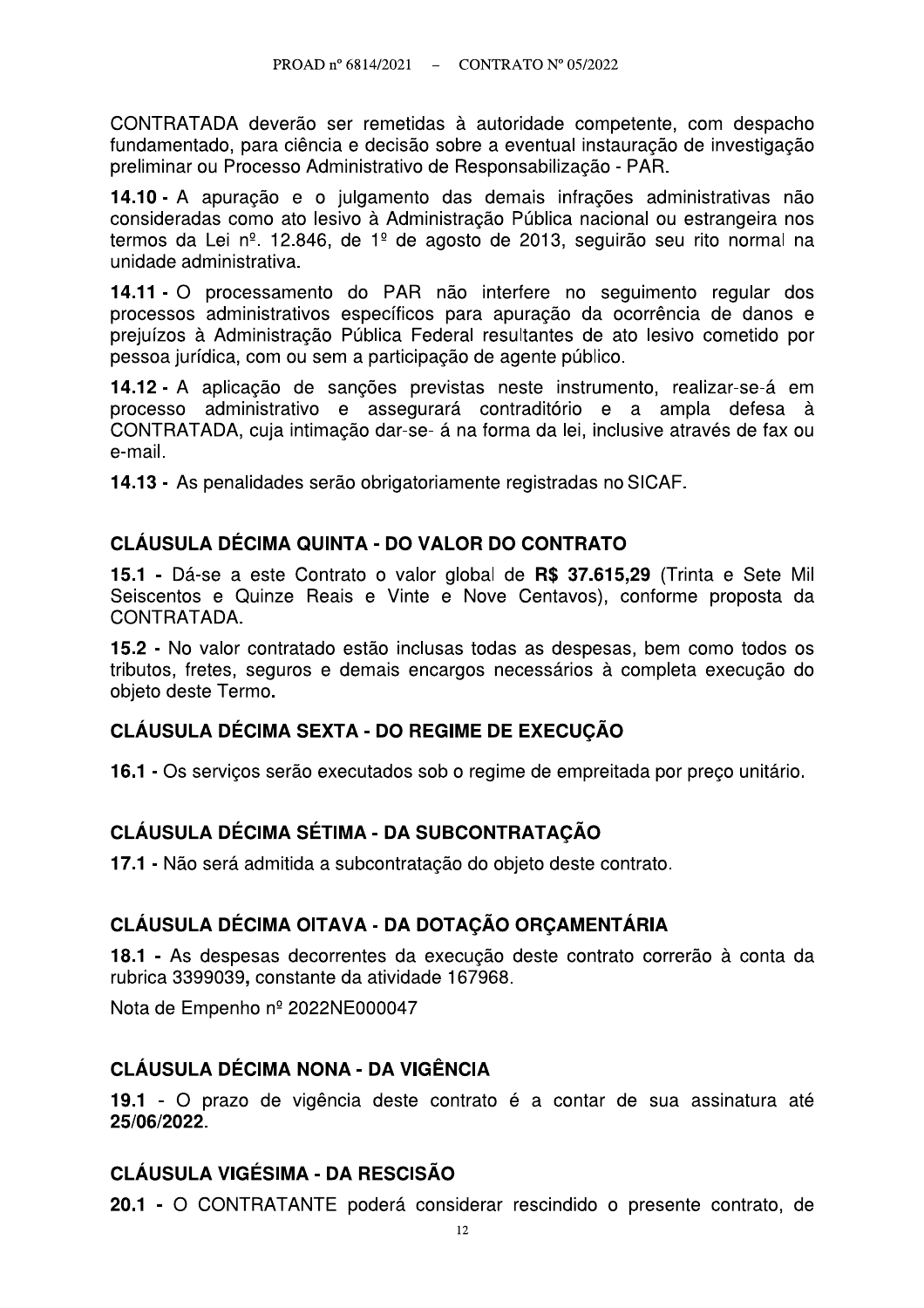pleno direito, independentemente de interpelação judicial ou extrajudicial, sem que assista à CONTRATADA o direito a qualquer indenização, nos casos e formas fixados nos artigos 78 e 79 da Lei nº 8.666/93.

20.2 - Os casos de rescisão contratual serão formalmente motivados nos autos do Procedimento Administrativo, assegurados o contraditório e a ampla defesa.

20.3 - A rescisão de que trata esta CLÁUSULA, exceto quando se tratar de caso fortuito, força maior ou razões de interesse público, acarretará a retenção dos créditos decorrentes deste contrato, até o limite dos prejuízos causados ao CONTRATANTE.

## CLÁUSULA VIGÉSIMA PRIMEIRA - DAS ALTERACÕES CONTRATUAIS

21.1 - Qualquer modificação ou alteração no presente contrato será formalizada mediante termo aditivo, obietivando atender aos interesses das partes e ao obieto deste instrumento de Contrato, salvo hipótese de alterações relativas à fiscalização, que serão efetuadas sem a necessidade de termo aditivo.

21.2 - Os termos aditivos são partes integrantes deste Contrato, como se nele estivessem transcritos.

#### CLÁUSULA VIGÉSIMA SEGUNDA - DA PROTECÃO DE DADOS PESSOAIS - Lei nº 13.709/2018 - LGPD

22.1 – Em observação às determinações constantes na Lei nº 13.709, de 14 de agosto de 2018 – LEI GERAL DE PROTEÇÃO DE DADOS (LGPD), o CONTRATANTE e a CONTRATADA se comprometem a proteger os direitos fundamentais de liberdade e de privacidade e o livre desenvolvimento da personalidade da pessoa natural, relativos ao tratamento de dados pessoais, inclusive nos meios digitais, garantindo que:

22.1.1 - O tratamento de dados pessoais dar-se-á de acordo com as bases legais previstas nas hipóteses dos Arts. 7º e/ou 11 da Lei 13.709/2018 às quais se submeterão os serviços, e para propósitos legítimos, específicos, explícitos e informados ao titular;

 $22.1.2$  $\Omega$ limitado atividades **NF** tratamento seja às cessárias ao atingimento das finalidades de execução do objeto do contrato, utilizando-os, quando seja o caso, em cumprimento de obrigação legal ou regulatória, no exercício regular de direito, por determinação iudicial ou por requisição da Autoridade Nacional de Proteção de Dados (ANPD);

22.1.3 - Em caso de necessidade de coleta de dados pessoais indispensáveis à própria prestação do serviço/aquisição de bens, esta será realizada mediante prévia aprovação da CONTRATANTE, responsabilizando-se a CONTRATADA por obter o consentimento dos titulares (salvo nos casos em que opere outra hipótese legal de tratamento). Os dados assim coletados só poderão ser utilizados na execução do objeto especificado neste contrato, e, em hipótese alguma, poderão ser compartilhados ou utilizados para outros fins;

22.1.3.1 - Eventualmente, as partes podem ajustar que a CONTRATADA será responsável por obter o consentimento dos titulares, observadas as demais condicionantes do item 22.1.3 acima: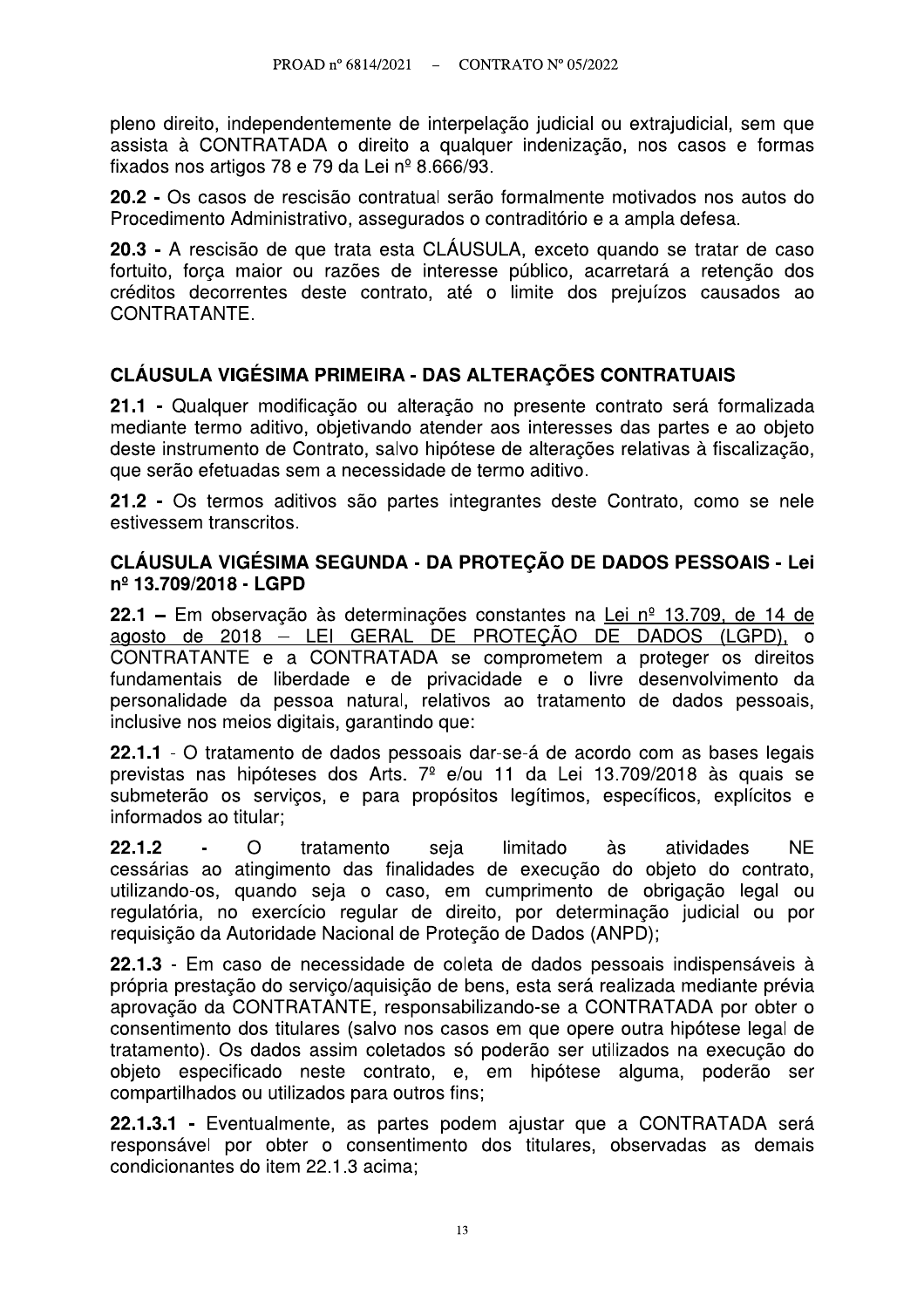22.1.4 - Os dados obtidos em razão desse contrato serão armazenados em um banco de dados seguro, com garantia de registro das transações realizadas na aplicação de acesso (log) e adequado controle de acesso baseado em função (role based access control) e com transparente identificação do perfil dos credenciados, tudo estabelecido como forma de garantir inclusive a rastreabilidade de cada transação e a franca apuração, a qualquer momento, de desvios e falhas, vedado o compartilhamento desses dados com terceiros;

22.1.5 - Encerrada a vigência do contrato ou não havendo mais necessidade de utilização dos dados pessoais, sejam eles sensíveis ou não, a CONTRATADA dos interromperá  $\mathsf{o}$ tratamento **Dados** Pessoais disponibilizados pela CONTRATANTE e, em no máximo (30) dias, sob instruções e na medida do determinado pela CONTRATANTE, eliminará completamente os Dados Pessoais e todas as cópias porventura existentes (seja em formato digital ou físico), salvo quando a CONTRATADA tenha que manter os dados para cumprimento de obrigação legal ou outra hipótese da LGPD.

22.2 - A CONTRATADA dará conhecimento formal aos seus empregados das obrigações e condições acordadas nesta cláusula, inclusive no tocante à Política de Privacidade da CONTRATANTE, cujos princípios deverão ser aplicados à coleta e tratamento dos dados pessoais de que trata a presente cláusula.

22.3 - O eventual acesso, pela CONTRATADA, às bases de dados que contenham ou possam conter dados pessoais implicará para a CONTRATADA e para seus prepostos - devida e formalmente instruídos nesse sentido - o mais absoluto dever de sigilo, no curso do presente contrato.

22.4 - A CONTRATADA cooperará com a CONTRATANTE no cumprimento das obrigações referentes ao exercício dos direitos dos Titulares previstos na LGPD e nas Leis e Regulamentos de Proteção de Dados em vigor e também no atendimento de requisições e determinações do Poder Judiciário, Ministério Público, Órgãos de controle administrativo:

22.5 - A CONTRATADA deverá informar imediatamente à CONTRATANTE quando receber uma solicitação de um Titular de Dados, a respeito dos seus Dados Pessoais e abster-se de responder qualquer solicitação em relação aos Dados Pessoais do solicitante, exceto nas instruções documentadas da CONTRATANTE ou conforme exigido pela LGPD e Leis e Regulamentos de Proteção de Dados em vigor.

22.6 - O "Encarregado" ou "DPO" da CONTRATADA manterá contato formal com o Encarregado da CONTRATANTE, no prazo de 24 (vinte e quatro) horas da ocorrência de qualquer incidente que implique violação ou risco de violação de dados pessoais, para que este possa adotar as providências devidas, na hipótese de questionamento das autoridades competentes.

22.7 - A critério do Encarregado de Dados da CONTRATANTE, a CONTRATADA poderá ser provocada a colaborar na elaboração do relatório de impacto (DPIA). conforme a sensibilidade e o risco inerente do objeto deste contrato, no tocante a dados pessoais.

22.8 - Eventuais responsabilidades das partes serão apuradas conforme estabelecido neste contrato e também de acordo com o que dispõe a Secão III do Capítulo VI, bem como Capítulo VII e Seção I do capítulo VIII da LGPD.

## CLÁUSULA VIGÉSIMA TERCEIRA - DAS DISPOSIÇÕES FINAIS